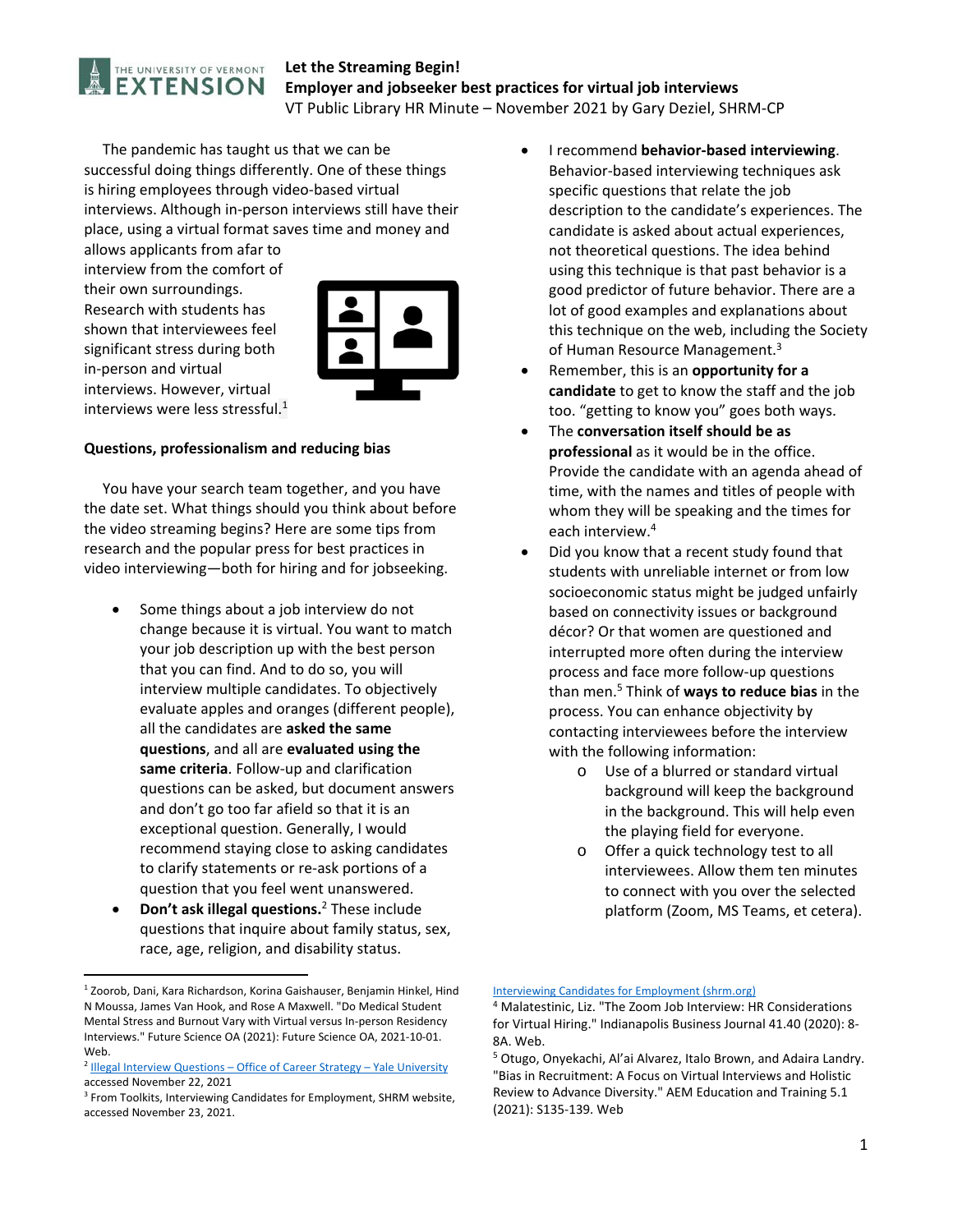

## **Let the Streaming Begin! Employer and jobseeker best practices for virtual job interviews**  VT Public Library HR Minute – November 2021 by Gary Deziel, SHRM‐CP

### **Camera, lights, action!**

 Below is a quick synopsis of tips and tricks for the job candidate. Keep in mind that much of this advice is also **applicable to the interviewer** side of the camera. This is especially true in today's very competitive job market. Show respect to the person on the other side of the camera by considering your environment and preparation. Put your best foot forward!

- **Don't be lulled into thinking** that this is an informal venue. While you may have experienced a certain decline in formality related to the day‐to‐day video conferencing that we all have, a job interview remains formal. Your image, bearing, and environment will have as much to do with your success as your words and body language.
- **Stay upbeat**. Use your best sincerely positive self.
- Being **empathetic, listening well, taking time** to answer questions thoughtfully—silence is not an enemy when you think how to respond to a question—are important behaviors to success.6
- **Prepare.** Search the internet for likely interview questions, and practice, practice, practice. Formulate ice‐breaking statements—starting off with relative ease will build relatability with your audience and provide some comfort as you transition to the formal questions.
- **Test your internet connection**. If possible, use a wired connection from your modem/router to your computer. It may mean setting up your interview room near the router, but 25' ethernet cables are cheap compared to missing out on a job opportunity. Otherwise, get as close as reasonably possible to the wireless router. Internet speed drops precipitously as you move away from the source. Always test before the show begins!
- **Audio.** In a study that looked at audio‐visual quality and hiring, interviewers rated job candidates from fluent videos as more hirable, even after being explicitly told to disregard AV quality.7 Audiophiles recommend using an external lapel microphone for maximum clarity and use an earpiece to avoid feedback loops. A good headset may do the trick. Candidates who use communication technology correctly will have an advantage.
- **Visuals.** Take a good look behind you. What do you see? *Everything* in the video frame will be



part of how you are evaluated and perceived. Chaos and messiness, like piles of personal items or an unmade bed may signal a disorganized worker. Also, anything that may be interpreted as a political statement or strong

affiliation‐ even to your favorite sports team‐ tells interviewers that you may find personal advocacy much more important than teamwork in a diverse office setting.

- **Provoking images or artwork.** Mounted deer heads, dartboards, movie posters, and art may lead people to draw conclusions about you that miss the mark of who you are. Managers and future co‐workers may be very sensitive to signs of aggression that could doom a potentially successful interview to the "good luck in your job search" list.<sup>8</sup> Never underestimate the subliminal power captured in the frame of your video feed.
- **Background noise.** If you're in the basement next to the washing machine (like me), don't use it. Turn off all background noise. Isolate yourself from pets. A dog howling in the background at the FedEx woman or curious cat cameos are not going to help your interview.<sup>9</sup>

<sup>6</sup> Hannah Herrera Greenspan. "How to Have a Successful Virtual Job Interview." Chicago Tribune (1963) [Chicago, Ill] 2021: Chicago Tribune (1963), 2021‐02‐21. Web.

<sup>7</sup> Fiechter, Joshua L, Caitlan Fealing, Rachel Gerrard, and Nate Kornell. "Audiovisual Quality Impacts Assessments of Job Candidates in Video Interviews: Evidence for an AV Quality Bias."

Cognitive Research: Principles and Implications 3.1 (2018): 1‐5. Web.

<sup>8</sup> Levey, Richard H. "Are You Wearing Pants? Tips For Video Job Interviews." The NonProfit times 34.10 (2020): 13. Web. 9 Today, U. (2020). LinkedIn offers tips for virtual job interviews. New Orleans CityBusiness, Retrieved from https://login.ezproxy.uvm.edu/login?url=https://www.proquest.c